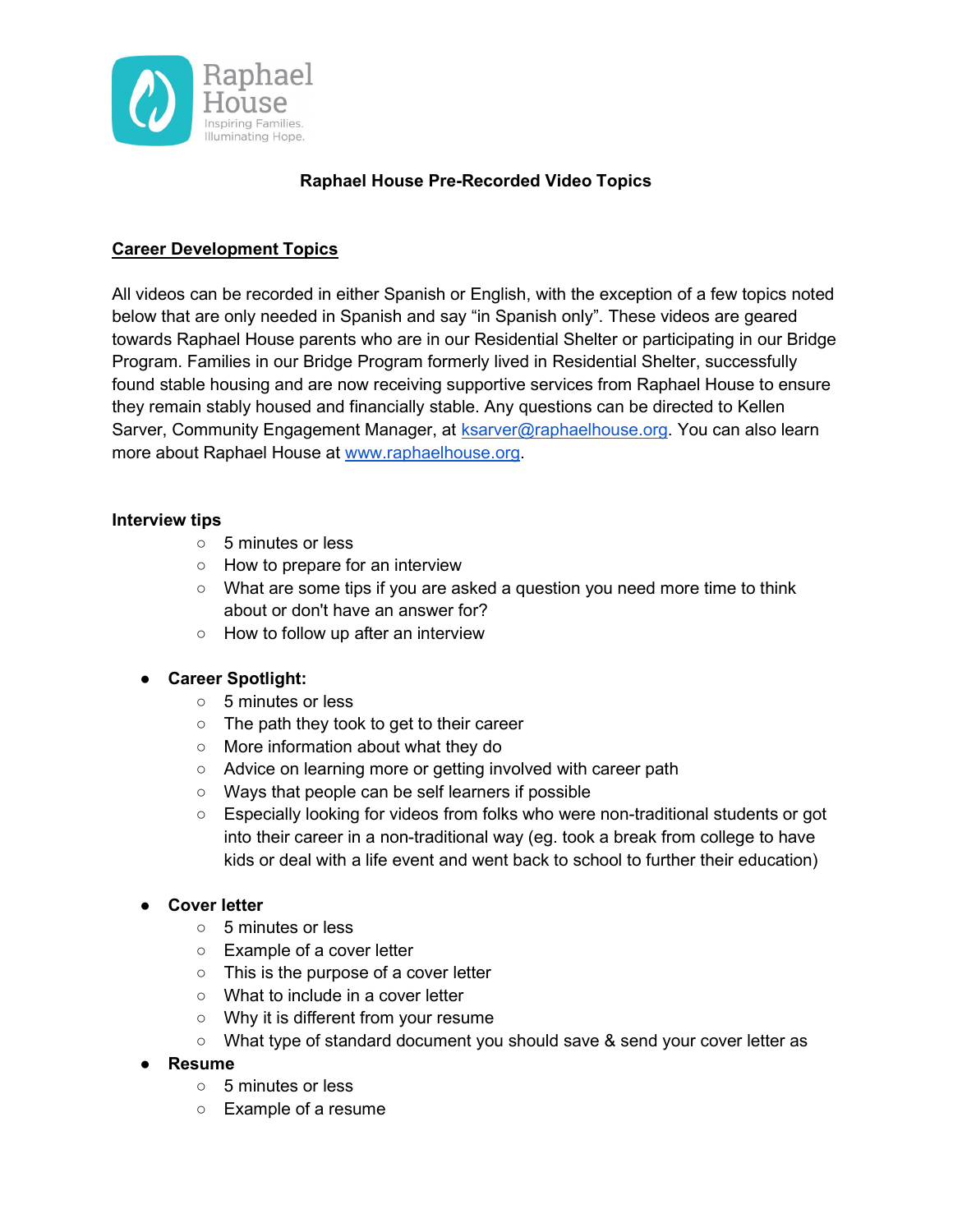

- This is the purpose of a resume
- What to include in a resume
- What makes this different from your cover letter
- What type of standard document you should save & send your resume as

#### Other Resume sub categories (can be separate videos)

- What if you have a lot of gaps in your resume, how to explain them and how to present them as strengths
- How to explain having a lot of short term jobs without shame and how to present them as strengths
- How to create a gmail account on your phone (in Spanish only)
	- 5 minutes or less
	- This works well while as a screen recording and then recording a voiceover to explain the process
- How to use gmail on your phone (in Spanish only)
	- 5 minutes or less
	- This works well while as a screen recording and then recording a voiceover to explain the process
- How to send an email through gmail on your phone (in Spanish only)
	- 5 minutes or less
	- This works well while as a screen recording and then recording a voiceover to explain the process

### ● Email Etiquette

- 5 minutes or less
- How to create an email handle, and the importance of creating a professional email handle
- How to send a professional email
- When is best practice to respond to an email to confirm receipt of the email etc.
- How to keep your inbox clean
- What does it when an email bounces back
- Explain cc, bcc, reply all

### ● Credit Score

- How to use credit cards to build credit/ understanding your credit score
- How to get a free credit report
- How to boost your credit score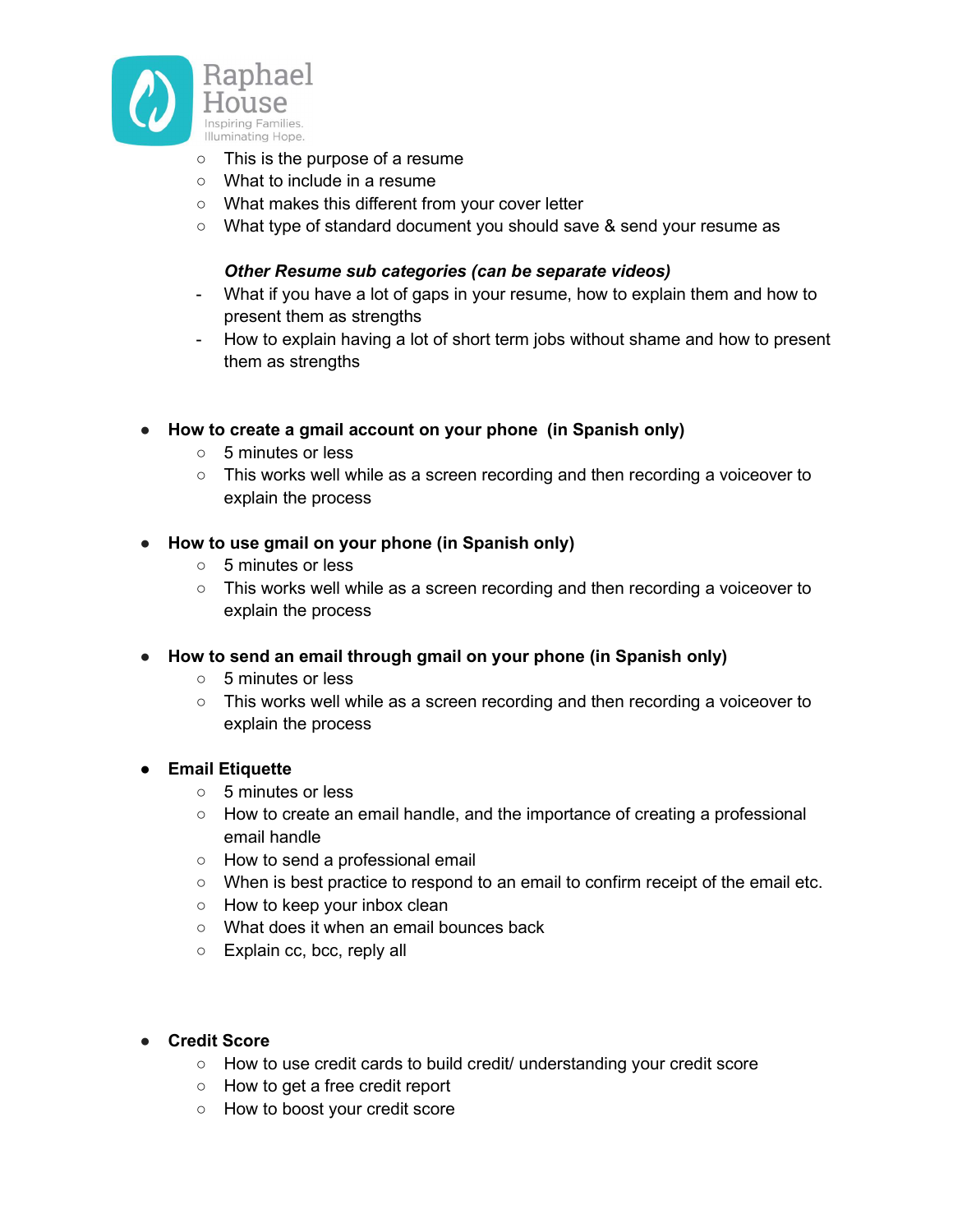

- Which bills affect your credit score the most
- What does increasing the length of your credit history mean?
- How to keep your credit card balances low?
- Why shouldn't you close a credit card account?
- How to avoid new hard inquiries/ what is a hard inquiry?
- What type of credit cards are best to open in order to boost your credit score?

## ● Banking

- How to choose a bank to set up a checking/ savings account with
- How to set up a checkings/ savings account
	- What do you typically need to set up an account

## ● How to network

- Utilizing LinkedIn
- Cold-emailing
- Other networking tips

## ● Best practices for video meetings

- How to use Zoom
- How to use Google Meets
- How to set up your camera/ background for a professional setting. Best angles/etc

# Children's Program Topics

All videos can be recorded in either Spanish or English. These videos are geared towards Raphael House children of all ages, but the primary age group who tend to engage with video activity content are ages 3-8 years old. These children are either children living in our Residential Shelter or children whose family continues participating in Raphael House services through our Bridge Program. Families in our Bridge Program formerly lived in Residential Shelter, successfully found stable housing and are now receiving supportive services from Raphael House to ensure they remain stably housed and financially stable. Any questions can be directed to Kellen Sarver, Community Engagement Manager, at ksarver@raphaelhouse.org. You can also learn more about Raphael House at www.raphaelhouse.org.

All videos should ideally be about 5 minutes long, but depending on topic can be up to 10 minutes if more time is needed.

- Storytime for Toddlers: video of a volunteer reading a book
- Breathing/meditation/ self-calming techniques for kids
- Short yoga class or poses for kids
- Step by step art project tutorial